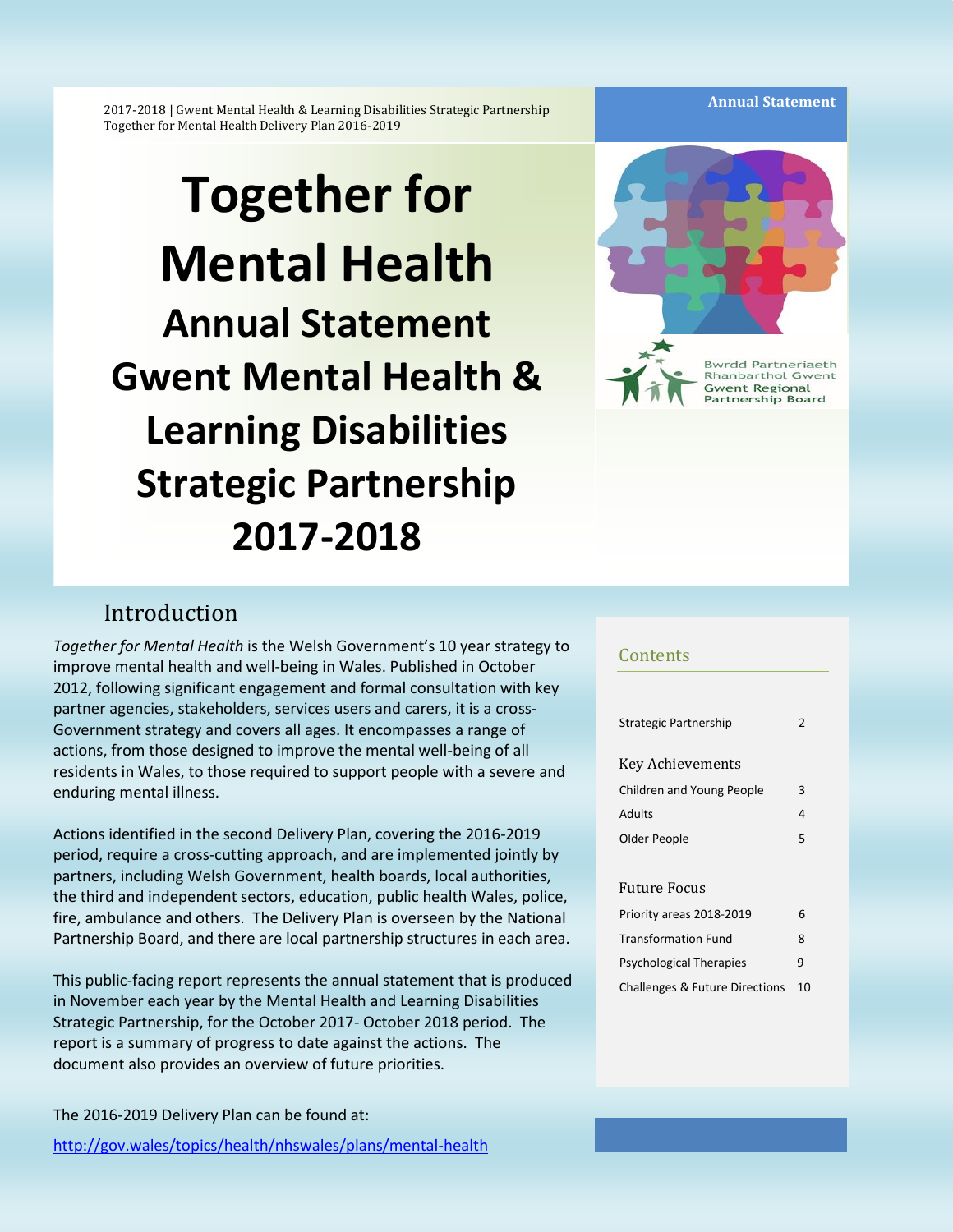# **Partnership working**

The Mental Health and Learning Disabilities (MH&LD) Strategic Partnership is one of the partnership groups that sits under the Gwent Regional Partnership Board. The MH&LD Strategic Partnership works closely with the other Strategic Partnerships such as Children and Families and Carers. The MH&LD Strategic Partnership has a wide range of organisations who attend its meetings, including representatives from health, social care, housing, the police and the third sector.

*Regional Partnership Boards are statutory groups established under Part 9 of the Social Services and Well-being Act. They are responsible for ensuring that local authorities and health boards work together in an integrated way around the four principles of the Act including Prevention, Well-being, People and Partnership.*

# **Areas of Focus for the Mental Health and Learning Disabilities Strategic Partnership**

- 'Whole Person, Whole System' Mental Health Crisis Support Programme.
- Implementation of the 'Review of the needs of individuals living in the Learning Disabilities residential service'.
- Developing a vision for integrated learning disabilities community services.
- Supporting people with complex needs.
- Developing Gwent integrated strategies for people with a learning disability and people with a mental health need.
- Ensuring mental health and learning disability input into developing services closer to people's homes and the development of wellbeing hubs.
- Developing stronger links with housing to ensure that people with a mental health need, a learning disability, a substance misuse need or a co-occurring need have access to the appropriate accommodation and housing related support.

# **Service user and carer activities**

- Over 20 peer mentors with lived experience supporting people across Gwent. This includes two paid Peer Support Workers working within the Early Intervention in psychosis Service.
- Working with Gwent Carers' Strategic Partnership to progress work in relation to mental health & learning disabilities carers.
- Comprehensive engagement with service users and carers in order to inform the development of integrated Mental Health and Learning Disability strategies.
- Mental Health Crisis Programme Third sector lead engagement with engagement within the Community of Practice
- Learning Disability Strategy Planners Group and appointment of Gwent Ambassadors for Learning Disability

*Responding to mental illness is not the sole responsibility of any one organization, the challenge is one shared across all partners and there is an increasing recognition that the wider issues that affect health and well-being (housing, education, employment) sit with equal importance alongside clinical diagnosis and treatment.*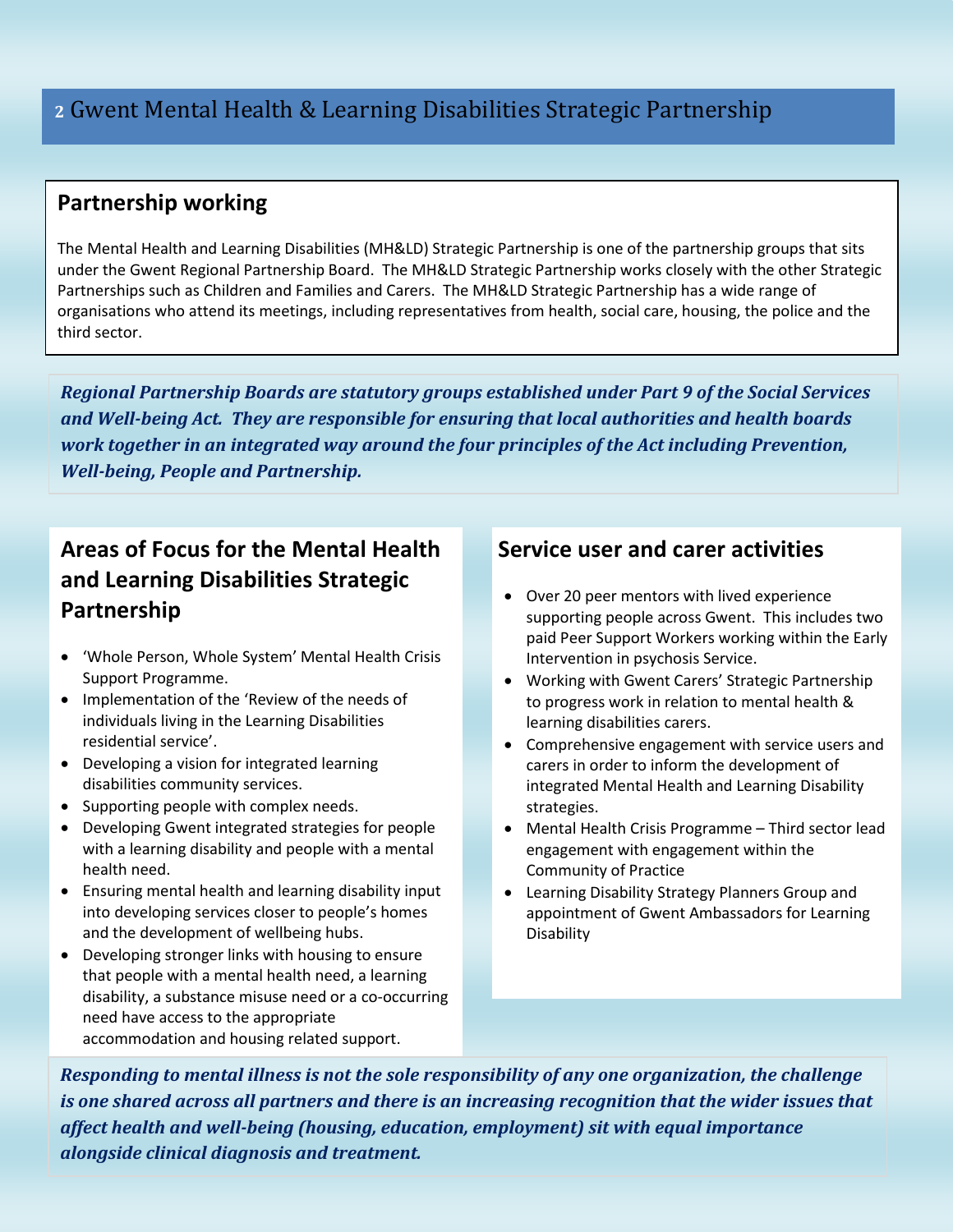# **Primary Care Mental Health Support Service (PCMHSS)**

#### **Integrated referrals process**

Over the last year there has been the roll-out of a clear, integrated referral process for children and young people. This involves a single point for all referrals to be sent to with a weekly multi-agency review taking place and the allocation of a child or young person to the agency best placed to provide support. This process is in place in Newport and Monmouthshire, with roll out to the other three boroughs by March 2019.

#### **Mental health workers support to schools**

Mental health workers have been employed to support schools in ensuring good mental health and well being for all pupils. The mental health workers are currently out and about meeting with schools.

# **Specialist Child and Adolescent Mental Health Service (S-CAMHS)**

#### **Waiting times**

There has been a significant focus in 2017/18 on improving waiting times and increasing the numbers of children and young people accessing support. The service reports that average waiting times for S-CAMHS is 2 weeks from referral to assessment and 24hours for urgent/emergency referrals.

#### **'No bounce principle'**

The service is implementing a 'no bounce principle' to ensure that mental health services for children and young people are better joined up so that children don't 'bounce' around the system, particularly when they do not meet service criteria.

#### **Schools**

The service is engaging with school heath nurses and educational psychologists to ensure that children and young people are able to access swift, consistent and high quality emotional and mental health support, and to address issues of stigma.

#### **Crisis care**

S-CAMHS is further developing its model of crisis care to ensure that children and young people are better supported after a crisis and in the community by mobilising the Emergency Liaison function as part of the Crisis Outreach Team model and evaluating the options for providing an extended emergency response.

#### **Welsh Government Transformation Fund**

S-CAMHS, Psychology and PCMHSS have worked together with the 5 Local Authorities / Local Education Authorities and set out a joint vision and plan of improved emotional and mental health wellbeing that is sustainable and effective. This resulted in a successful bid to Welsh Government's Transformation Fund for £2.6 to transform mental health services over the next 2 years.

#### **Resources**

S-CAMHS is engaging young people in the design of resources and a website to support the emotional and mental health needs of children, young people and their families and also resources to support professionals.

#### **Eating Disorders**

There is a well-established, dedicated CAMHS Eating Disorder Service. The service works closely with the Crisis Outreach Team and the Emergency Liaison Team who support young people in order to avoid a hospital admission.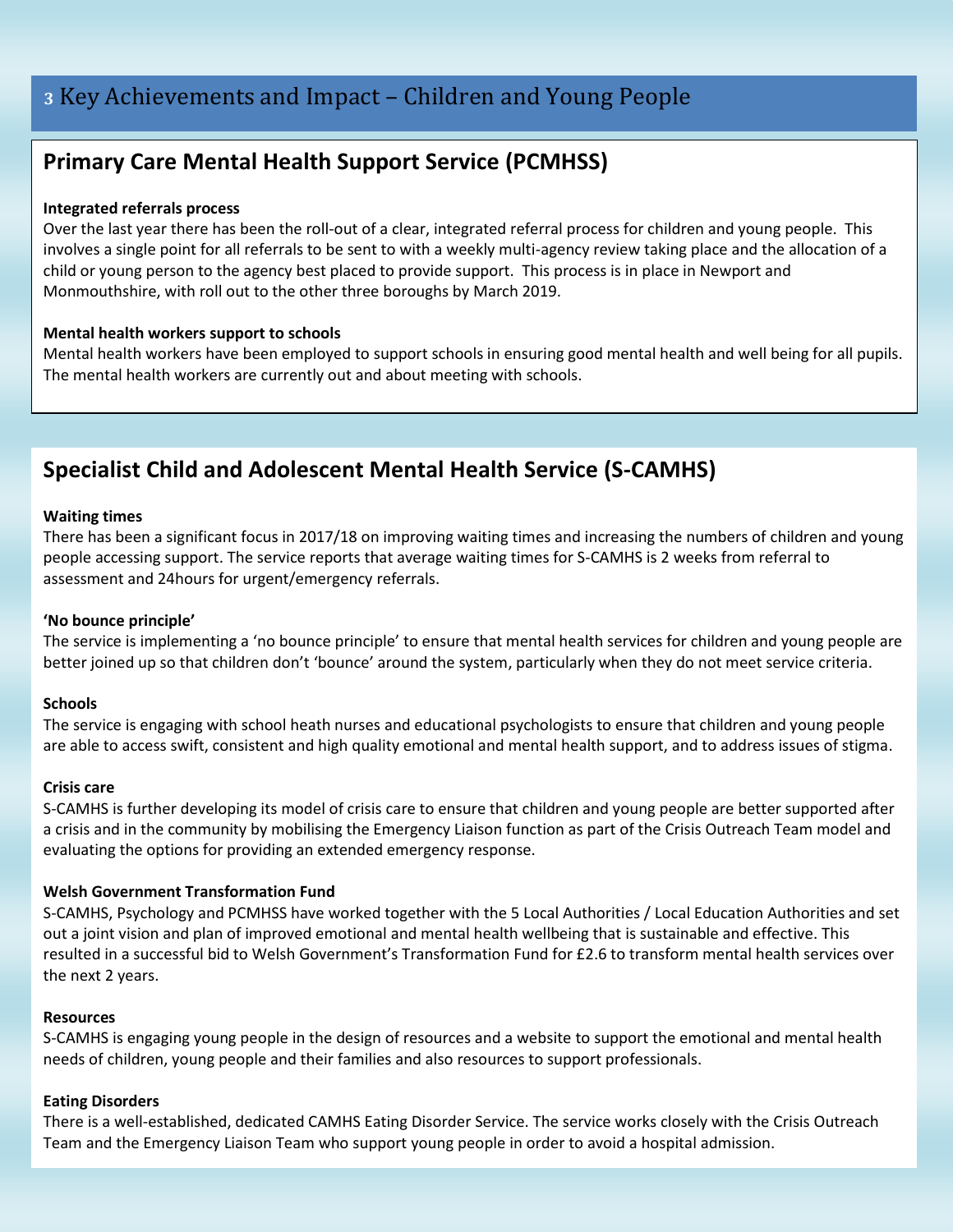# **<sup>4</sup>** Key Achievements and Impact - Adults

# **Primary Care Mental Health Support Service**





# **Mental Health Measure**

The Primary Care Mental health Support Service (PCMHSS) has two Welsh Government targets:

- 80% of accepted referrals to the service must be seen for an initial assessment within 28 days
- 80% of patients assessed by the service as requiring therapy must receive their first therapy session within 28 days from when they were assessed.

The graphs opposite show the service's performance over the last year and show that the Welsh Government targets have been consistently met.

90% of service users in Aneurin Bevan University Health Board have a valid Care and Treatment Plan in place.

# **Highlights of adult services**

- There has been ongoing work within the Gwent 'Whole Person, Whole System' crisis model approach which has included 2 communities of practice events which were well attended and allowed the service to test new ideas and engage in future service planning.
- A feasibility study has been completed for the development of a crisis house.
- A small study has been completed within the Crisis Resolution Home Treatment teams to test new ways of working which involved separating the functions of assessment and home treatment. It is hoped this will be expanded in 2019. Mental Health Transformational monies will enable our crisis services to become more multi-disciplinary and responsive.
- In conjunction with colleagues in Gwent Police there are now mental health professionals based within Gwent Police's control room which allows front line officers to talk to a mental health professional when they are dealing with an individual they believe is experiencing a mental health crisis.
- The Early Intervention in Psychosis service has developed a website which will be available nationally and seeks to offer advice and signposting for professionals, service users and carers. This will be available in the New Year.
- A 6 month pilot has commenced in the GP Out of Hours contact centre where a mental health clinician is based there at peak times. The clinician can offer advice and signposting over the phone which will improve patient experience and flow.
- A new service model has been developed which will pilot mental health clinicians being based within GP surgeries. This will allow patients the opportunity to see a mental health worker as soon as they attend the surgery.
- A working group has been established that is aiming to standardise the physical monitoring pathways of people with a mental illness and to expand on innovative ways of good practice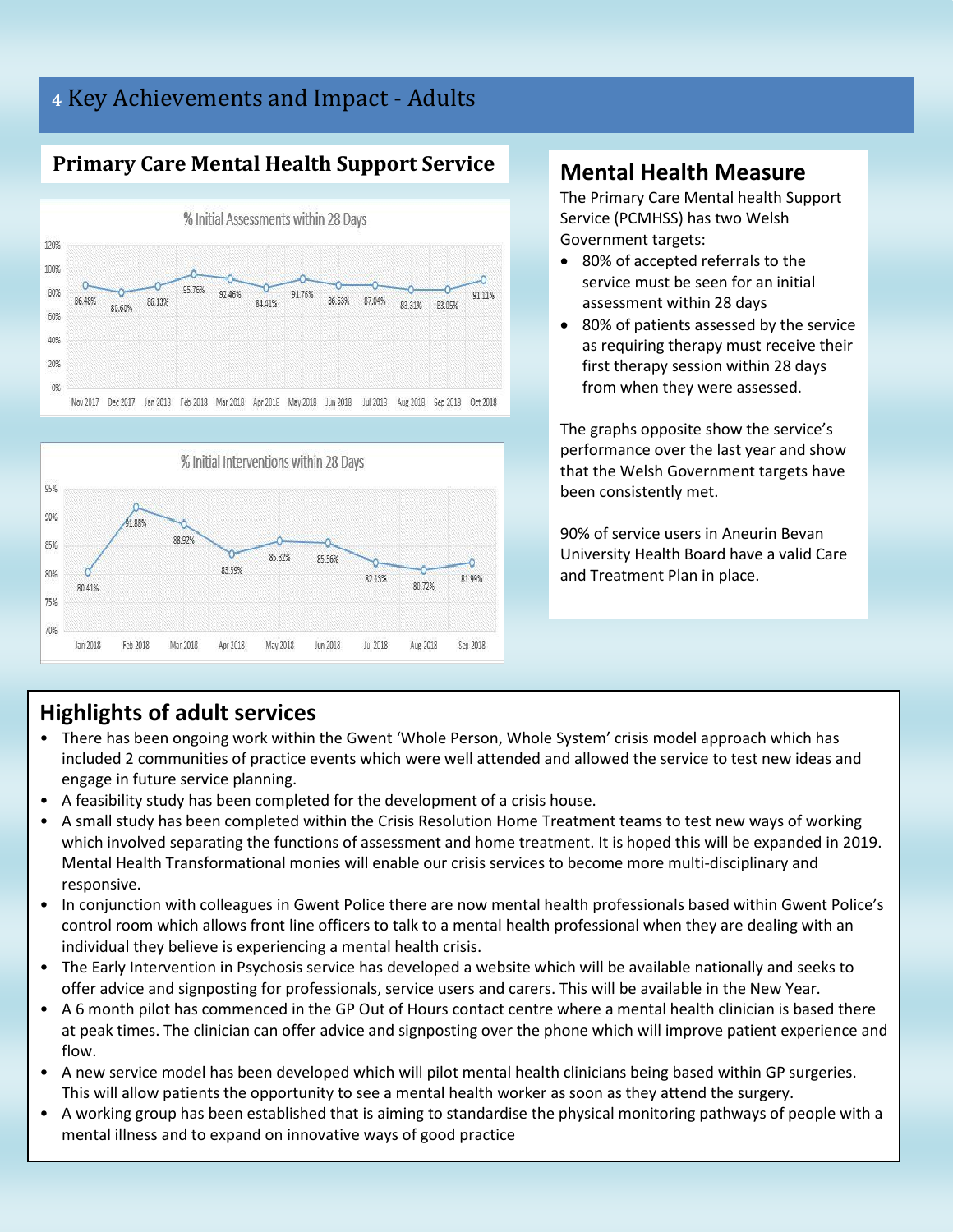# **<sup>5</sup>** Key Achievements and Impact – Older People

# Highlights of older people's services

 The redesign of Older Adult Mental Health services is progressing well. To support improved clinical leadership the number of deputy ward managers has increased from 2 to 3. The wards are now clearly defined in role: Sycamore Ward in St Woolos Hospital, Ysbyty Tri Chwm in Blaenau Gwent and Annwyflan Ward in Ysbyty

Ystrad Fawr are now our Dementia wards and Hafan Deg ward in Ty Siriol is now our central Functional illness ward.

- Services have increased in the community such as the Behavioural Support Team which is now in all five boroughs and Dementia Support Workers from the Alzheimer's' Society are also available in all five boroughs The Exercise and Activity pilot is progressing well.
- *Insert quote or text* providing Person Centred Care Training for staff caring for those with Dementia. 18 Dementia Care mappers have been trained to be able to map services in all five boroughs alongside
- The Value Based Health Care project for the Memory Assessment Service has now introduced all the outcome measures planned and is moving towards the standardisation of the five borough pathways into one equitable pathway up to the point of diagnosis.
- The Psychological Therapy service was successful in attracting additional funding and now has two more psychologists helping to improve waiting times.
- The RAID service now has Health Care Support Workers working alongside them to provide assistance to general ward staff in managing patients demonstrating distress due to cognitive impairment, by providing practical activities for patients and modelling approaches to reduce conflict/distress.



*The Gwent Population Needs Assessment for older people highlighted the following priorities:*

- *To improve outcomes for people living with dementia and their carers*
- *To improve emotional well-being for older people by reducing loneliness and social isolation with earlier intervention and community resilience*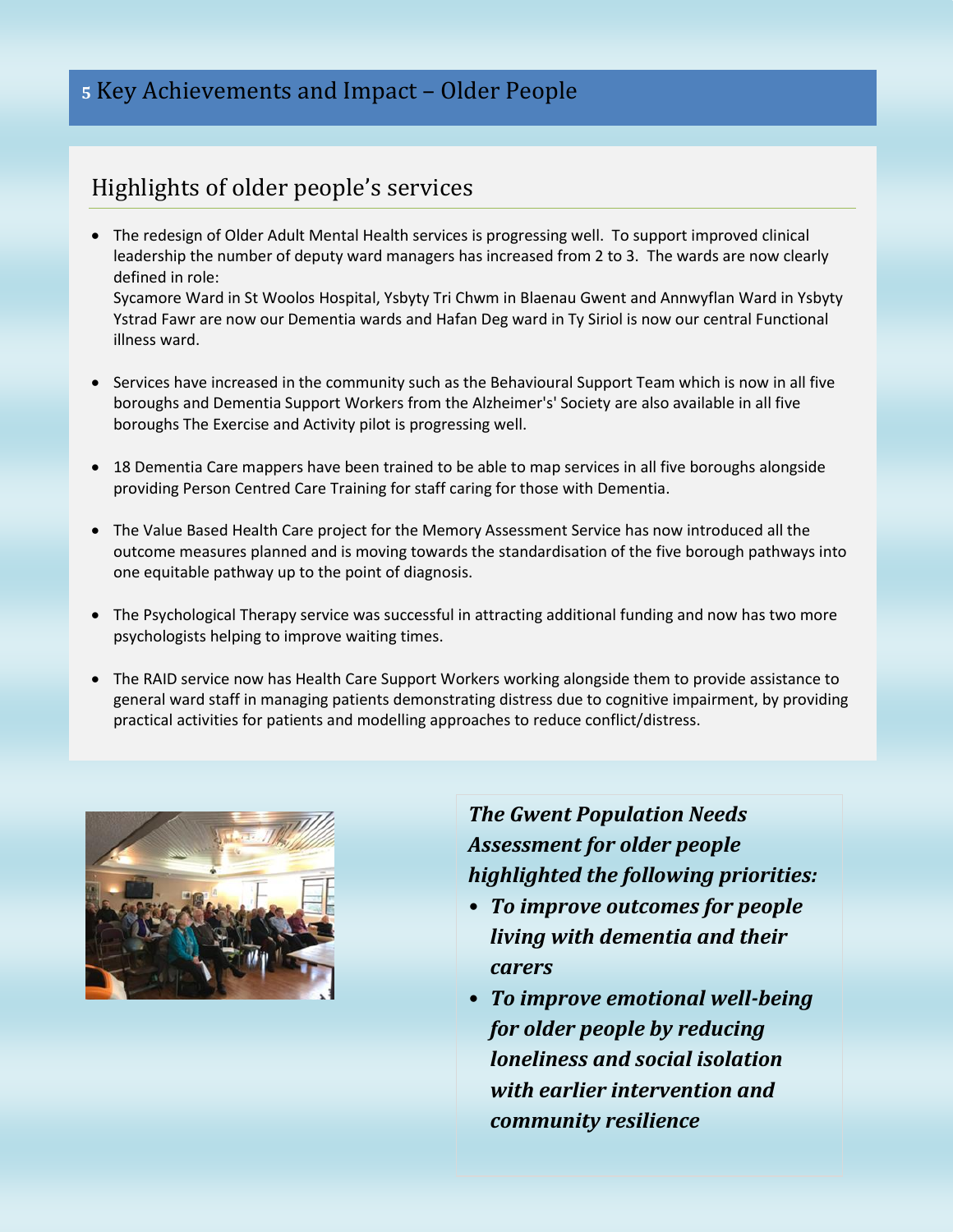# **6** Priority Areas 2018-2019

## **Talk to Me 2**

In December 2018 the Aneurin Bevan Gwent Public Health Team are organising an annual suicide and self-harm prevention workshop. This will support the development of the Gwent action plan based on the national 'Talk to Me 2' strategy. The workshop will bring together key partners and stakeholders to:

- Update the local action plan and review actions undertaken in the past year
- Develop the plan for the coming year
- Agree action leads, next steps and monitoring processes
- Focus on key themes within the strategy to support our local plan

#### **Service User Experience Strategy**

A co-produced Service User Experience Strategy will be developed in the New Year to regularly receive feedback and thus improve the quality of our services.

## **Perinatal support**

The service has been successful in obtaining Welsh Government psychological therapies monies to:

- 1. Increase the clinical psychologist resource in the team by 3 sessions (1½ days)
- 2. Pilot project on developing parent infant psychotherapy in the perinatal team

3. Skilling up clinicians across a range of services in providing evidenced based infant mental health interventions

## **ISCAN Service**

The ISCAN children's neuro developmental service will be focusing on reducing the waiting times to 26 weeks and below. The next steps for the service are:

- Establishing a stronger interface with education services as 90% of referrals come from there.
- Reviewing the pathway to ensure maximum efficiency.
- Examining complaints to ensure that the service is meeting the needs of families referred to them.
- Reviewing the referral criteria to ensure that the service is capturing those with the greatest need.
- Considering the wider needs of the families eg psychological support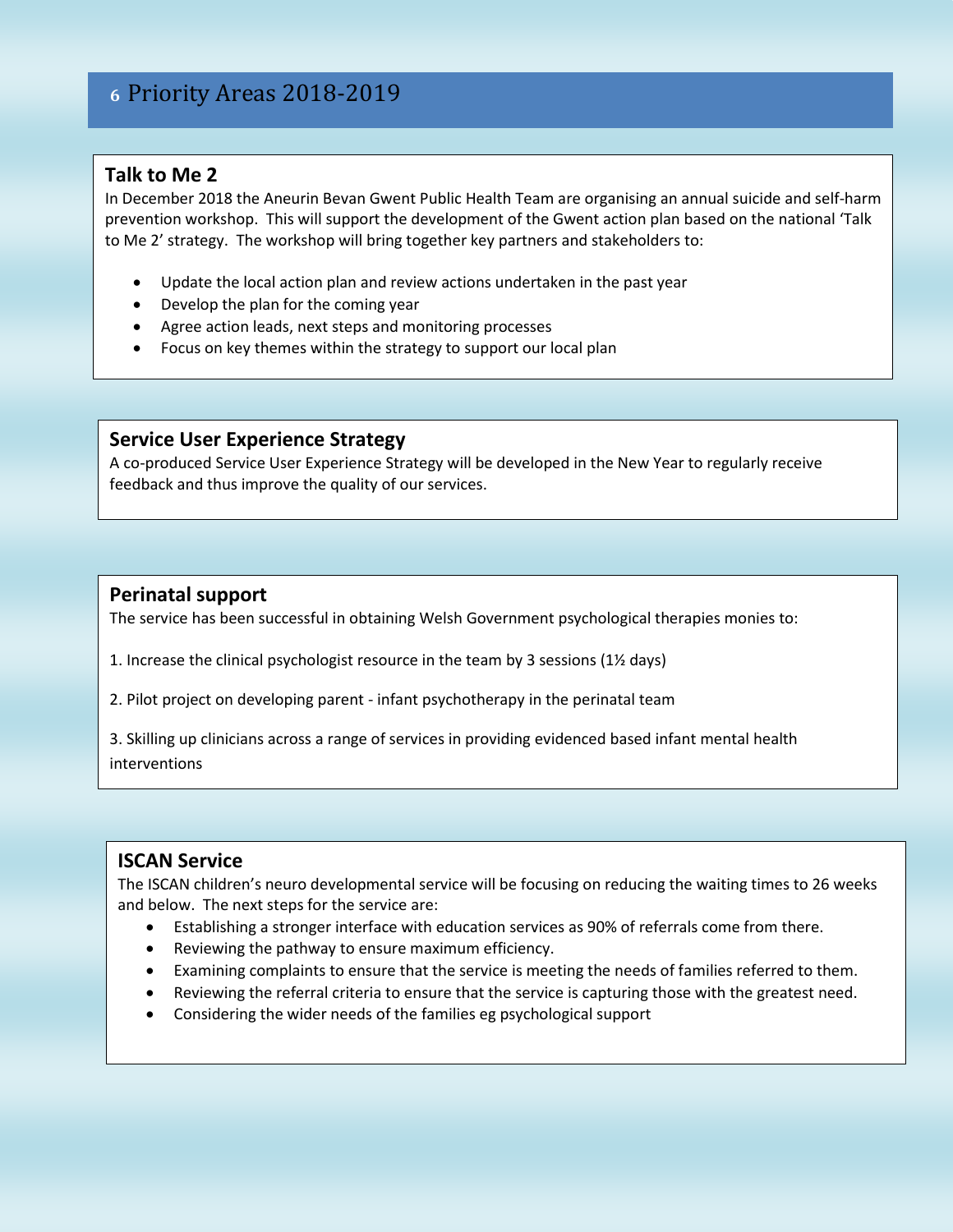## **Early Intervention in Psychosis (EIP)**

The service will continue to work with Welsh Government around the defining and measuring of the 48 hours target to improve performance.

## **Carers**

The Mental Health and Learning Disabilities Strategic Partnership is working with the Carers Strategic Partnership to address the needs of carers for people with a mental health need or a learning disability.

## **Substance Misuse**

There will be on-going work to raise awareness of the substance misuse treatment framework and to develop a practical response at a clinician level via the Complex Needs subgroup.

The views and opinions of service users will also be gathered.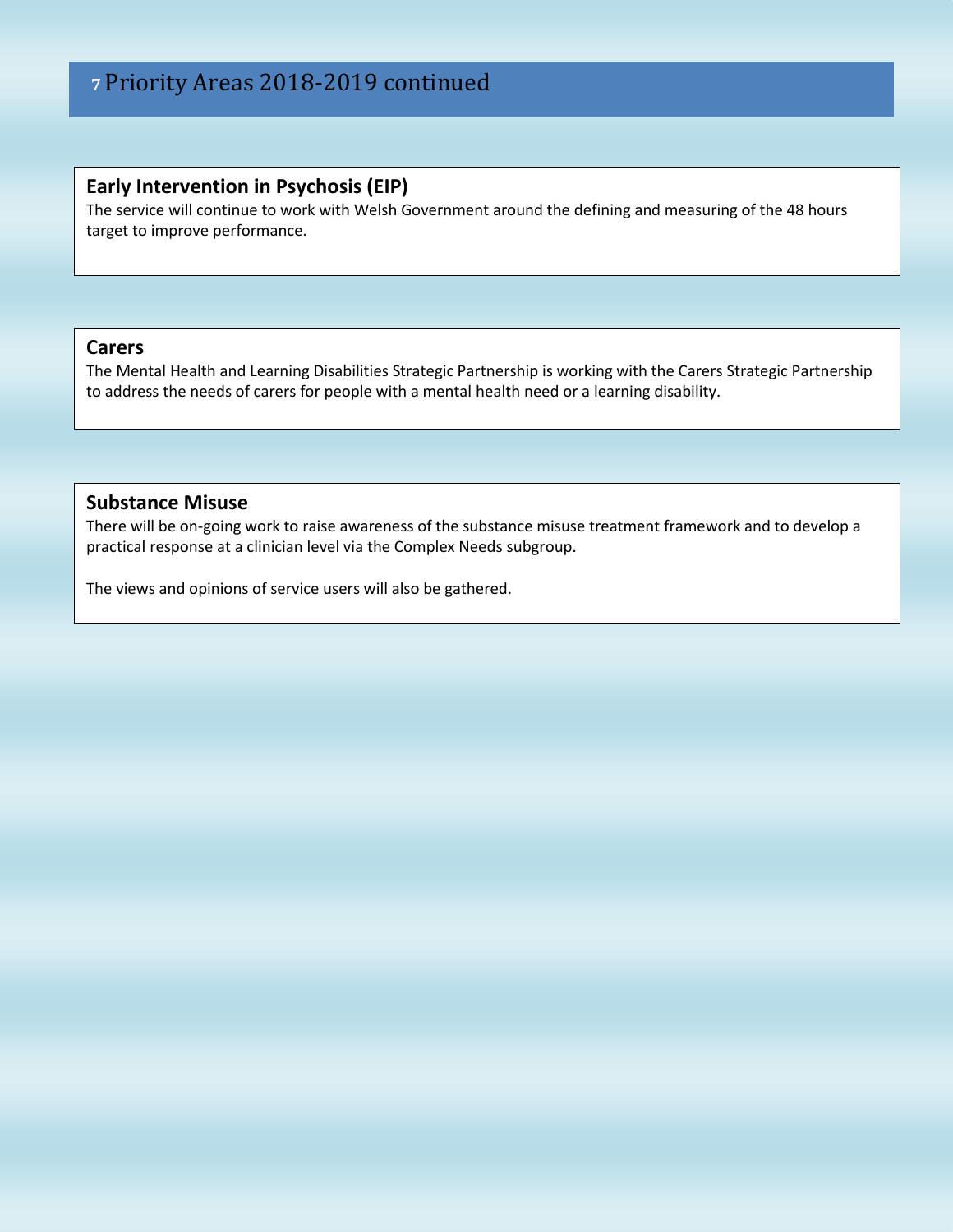# **New services for 2018/19 and beyond**

ABUHB has received £1,339,000 per annum on a recurring basis from Welsh Government's Mental Health Transformation Fund. Below are highlights of the new services being developed:

# **Whole Person Whole System Crisis Support Transformation**

- A remodelling and extension of our Crisis Response Assessment and Home Treatment (CRHT) teams to move to a 7 day service.
- The pilot of a Host Families initiative that will provide a direct alternative to in-patient admission.
- Roll out of Care Aims training to staff from in-patient wards, CRHT teams and Community Mental Health Teams to support new ways of working and service transformation.

# **Iceberg model**

• A new model to support the emotional and mental health of children, young people and families across Gwent with a greater focus on prevention and early intervention and the development of community based/community embedded support initiatives.

## **Continuing Healthcare**

- A comprehensive review will be undertaken of all individuals placed outside of the ABUHB area.
- An innovative enhanced community support model is being developed in collaboration with the third sector, wrapped around the needs of individuals to facilitate earlier local discharge back from out of area placements.
- An enhanced community psychological therapy support model will be tested which if successful could be rolled out as a hub and spoke model aligned to Crisis Resolution and Home Treatment teams.
- A transition co-ordinator will be employed who would act as a link person for young people coming up to transition across the ABUHB area to provide more consistency within the transition process.
- Development of Qlik Sense performance dashboards to enhance service planning.

# **Housing**

 A time limited piece of work will undertake a needs assessment to map all the current housing related resource for people with a mental health need in the ABUHB area, identify the gaps and recommend solutions based on good practice and evidence from elsewhere.

# **Eating Disorders**

 A pilot to provide an alternative model of support to ensure (i) physical health checks of all patients within the specialist eating disorders service and (ii) appropriate support for those individuals admitted to medical settings for medical stabilisation and refeeding.

## **Co-occurring substance misuse**

 A needs assessment to understand what it would take to improve access, experience and outcomes for people with a Co-occurring Substance Misuse and Mental Health problem.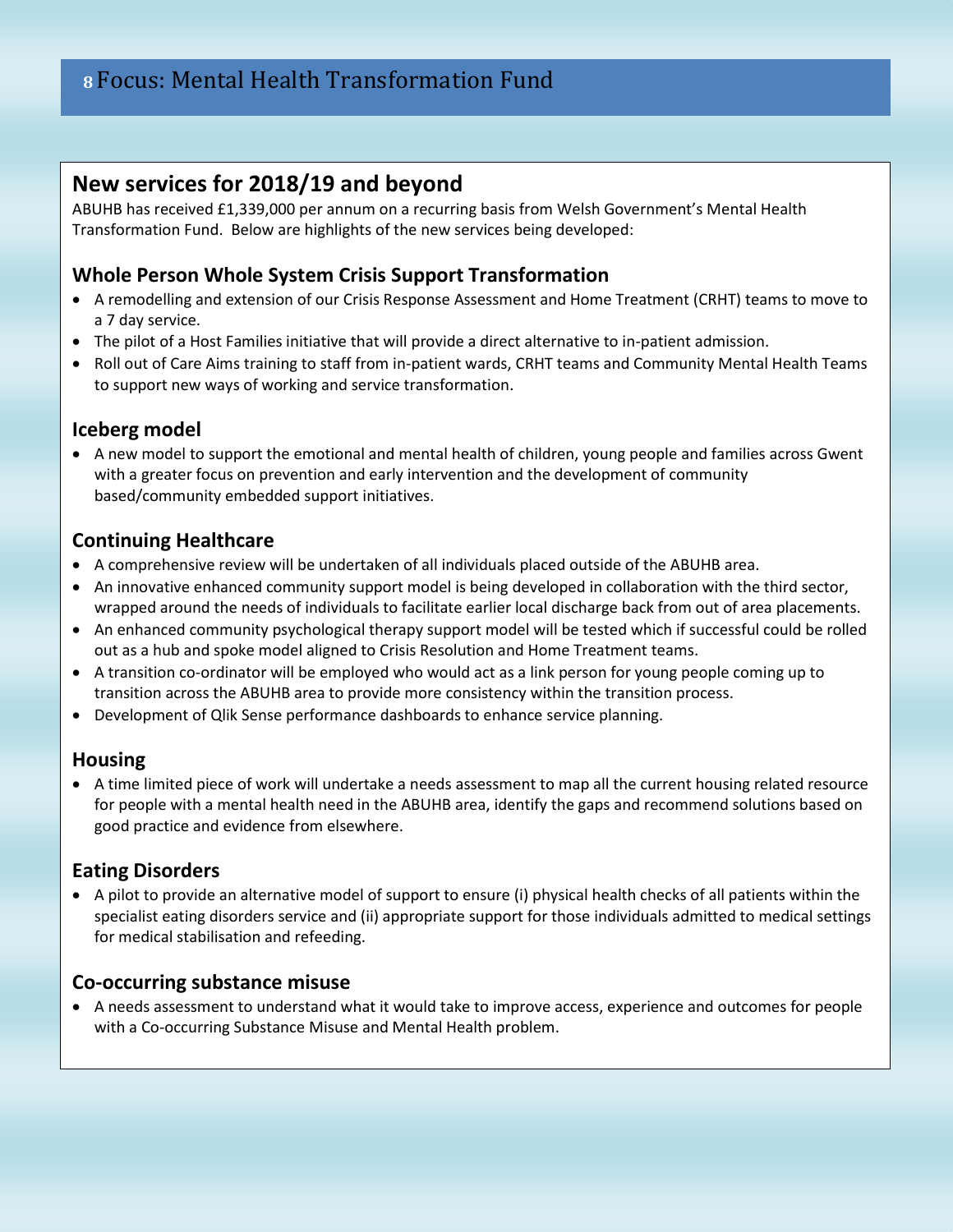# **9** Focus: Psychological Therapies

# **New services for 2018/19 and beyond**

ABUHB has received £765,000 per annum on a recurring basis from Welsh Government's Psychological Therapies Fund. Below are highlights of what is being funded:

# **Adult Mental Health**

- An additional number of qualified and unqualified staff will be employed by the service to increase access and to improve service user experience and quality of care.
- Training to enhance staff competencies across a range of evidence based therapies eg DBT, EMDR and ACT.

## **Older Adult Mental Health**

- An additional two senior psychologists will join the service to increase the ability of the service to meet the waiting time targets and to improve access.
- An audit of good practice for LGBT Adults and Older Adults in in-patient settings with a good practice guide available by April 2019.
- Delivery of training in evidence based psychological therapies to the wider workforce across older adult and adult mental health and staff working in physical health.

## **Learning Disabilities**

 An additional psychology assistant will join the service to increase access to psychological therapies delivered in a group format for people with a learning disability.

# **Perinatal Mental Health**

- An additional 3 sessions of psychology will be available to the perinatal team to improve rapid access to psychological therapies for women in the perinatal period.
- Pilot project on developing parent infant psychotherapy in the perinatal team.

# **Primary Care Mental Health Support Service (PCMHSS)**

 To increase access to high intensity psychological therapies within the PCMHSS by ring-fencing some appropriately skilled PCMHSS practitioner time.

## **Early Intervention in Psychosis**

 Delivery of CBT for psychosis training to enhance staff competencies to deliver effective, evidence based psychological intervention to young people and adults experiencing psychosis.